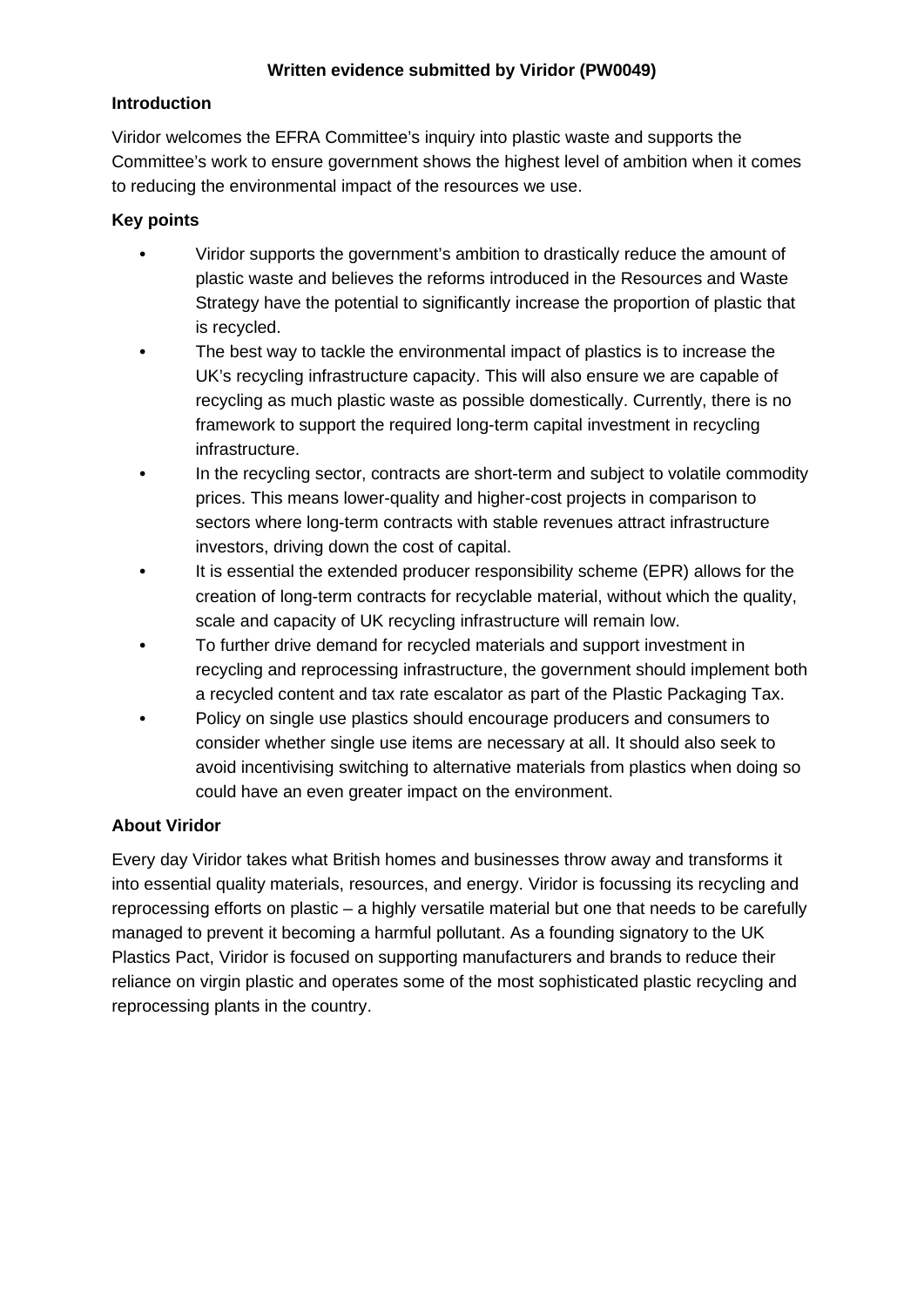### **Call for Evidence**

**1. What measures should the UK Government take to reduce the production and disposal of single-use plastics in England? Are the measures announced so far, including a ban on certain single-use plastics and a plastic packaging tax, sufficient?**

Plastic plays a vital role in packaging, and in many instances, alternatives have a higher environmental impact. The government's reforms included in the Resources and Waste Strategy set out clear targets for plastic recycling. A critical element of new policy is 'modulated fees' which should drive will drive out unnecessary plastic packaging.

## *Single use charges*

The use of charges for all single use plastic items, as currently applied to plastic bags, risks the creation of more unrecyclable waste. Legitimate concerns over plastic waste have already driven a shift from single use plastic cutlery, stirrers, straws etc., to single use alternatives made from paper, wood, or compostable material. The global market for paper straws, for instance, is growing by [1](#page-1-0)3.8% a year.<sup>1</sup> As these materials cannot be reused or recycled and must be disposed of through incineration or landfill, they drive a less sustainable, less circular economy. In Japan, a number of brands now offer drinks packaged in aluminium cans instead of plastic bottles as a measure in the fight against marine plastic pollution. However, aluminium has the highest carbon footprint per kg when compared to other UK packaging types (based on lifecycle analysis and [2](#page-1-1)019 levels of recycling).<sup>2</sup>

In addressing the environmental impact of single use plastics, the government must make sure it avoids incentivising the use of materials that have an even greater detrimental effect on the environment. While there is a need to focus on plastics, the main objective should be reducing the overall environmental footprint of the resources we use.

Policy should therefore drive producers and consumers to consider whether single use items are necessary at all, as in many instances reusable options are readily available. Where using single use items can't be avoided, the best solution is to make sure consumers have both the ability and motivation to recycle any materials, including plastics, they use.

## *Plastic packaging tax*

The plastic packaging tax in its current form will help drive recycled content of plastic packaging. However, as it is set at a fixed cost and percentage it risks creating a ceiling for ambition on recycled content. An escalator which incrementally increases the required recycled content over time would provide a long-term signal to the full supply chain to drive investment in recycling and reprocessing infrastructure. An escalator could unlock significant private sector investment in recycling infrastructure and technology by continually increasing the demand for recycled plastics.

An initial two to three percentage point per year plastic content escalator would align the tax with the 60% recycled target in the Resources and Waste Strategy and send a powerful investment signal. During the recent pandemic, the recycled content fell to about 30% having

<span id="page-1-0"></span><sup>1</sup> Transparency Market Research, 2019, Paper straws market: global industry analysis 2013-2018 and forecast 2019-2027

<span id="page-1-1"></span><sup>&</sup>lt;sup>2</sup> Fixing the system: Why a circular economy for all materials is the only way to solve the plastic problem, Green Alliance, 2020.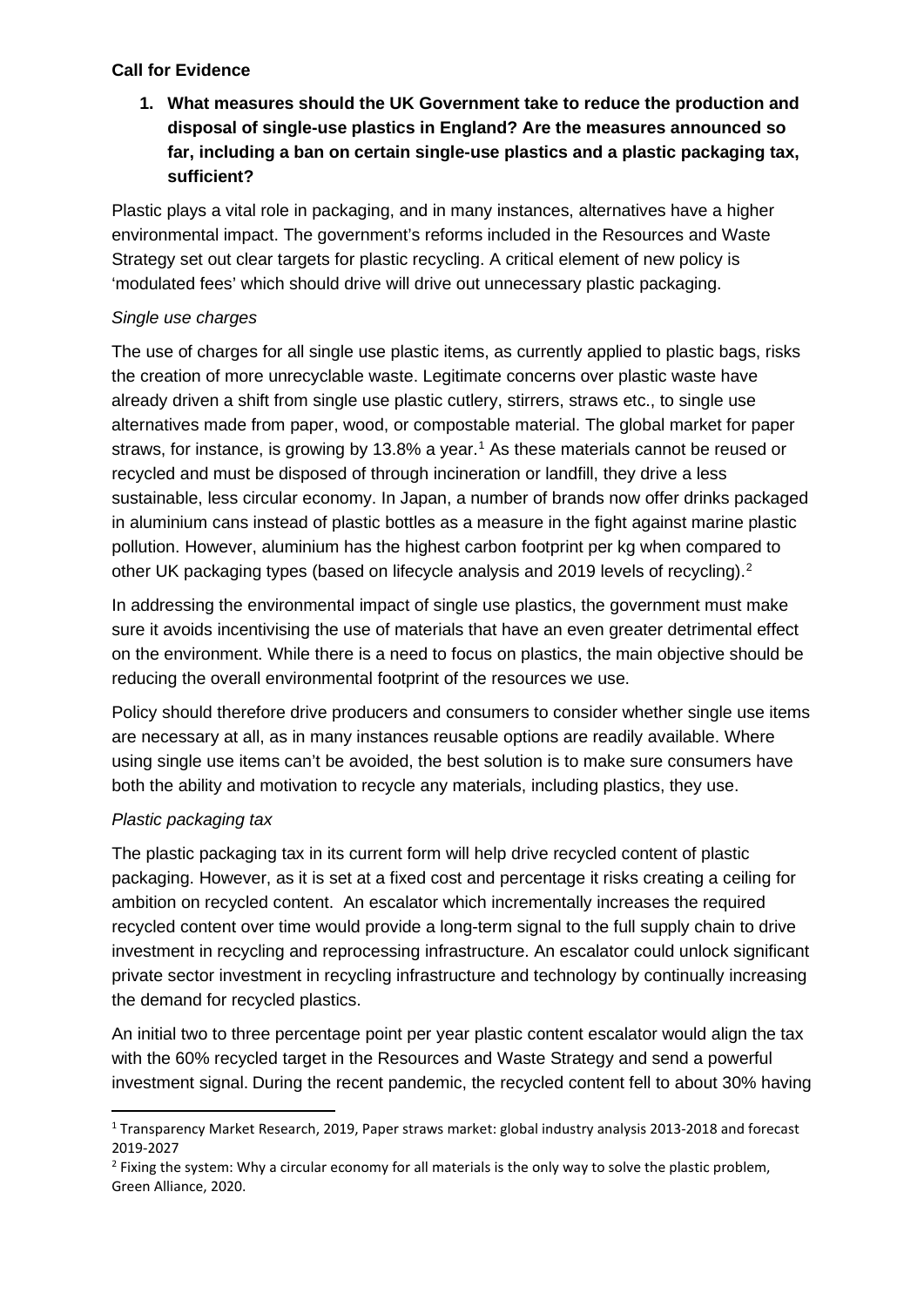previously been greater. This demonstrates that a percentage content escalation would be achievable over the coming years.

Viridor's analysis of the UK's plastics market suggests there will be enough material available for UK manufacturers to reach 50% recycled content by 2030, if it occurs alongside an increase in domestic reprocessing capacity and the UK Government meeting its recycling targets through the successful deployment of the plastic packaging tax, EPR, deposit return, restricting exports, and consistent collections.

### *Expanding recycling capacity*

Much of the environmental harm caused by single use plastics could be addressed by ensuring the UK has sufficient recycling infrastructure to sort and process plastic materials alongside collection of that recycling. However, there is currently no framework to support the capital investment in the required infrastructure. A recent report by Recoup has shown that UK plastic reprocessing capacity needs to double to process all recyclable material placed on the market.<sup>[3](#page-2-0)</sup>

The UK needs more investment in recycling infrastructure. Infrastructure investors typically have longer investment horizons, which allow them to finance large scale capital expenditure at a lower cost of capital by spreading returns over an extended period. This, together with the expertise and experience of the private sector, helps to deliver high-quality infrastructure projects at the best value for money, meaning lower costs for the end consumer.

In the waste sector, long-term contracts have driven significant investment in Energy Recovery Facilities, and in the renewables sector, Contracts for Difference (CfD) have given investors the certainty to allocate large amounts of capital into renewables infrastructure. In contrast, in the recycling sector contracts are short-term and subject to volatile commodity prices. This means project development is higher risk 'merchant development', which increases both capital and operating costs and results in lower-quality assets.

To tackle the amount of plastic waste we produce in the UK we need to ensure as much of it as possible is collected and reprocessed, and that requires large-scale investment in recycling infrastructure. To achieve this, it is essential the government ensures the Resources and Waste Strategy drives infrastructure investment through creating a framework for long-term contracts and stable revenues. This would allow recycling assets to become an infrastructure grade investment class, much as CfDs have done for renewables assets.

The Packaging Recovery Note (PRN) system, while flawed, supported recycling and reprocessing revenues in an environment where infrastructure investment was already challenging. Under the scheme, packaging producers met their recycling obligations by buying PRNs from accredited reprocessors, however the PRN was highly volatile – supporting revenues but not creating the conditions for infrastructure-like contracts. It is vital the extended producer responsibility (EPR) scheme allows for the creation of long-term contracts for recyclable material. In the absence of long-term contracts, the quality, scale and capacity of recycling and reprocessing infrastructure in the UK will remain low.

<span id="page-2-0"></span><sup>&</sup>lt;sup>3</sup> UK Household Plastic Packaging Sorting and Reprocessing Infrastructure, Recoup, 2020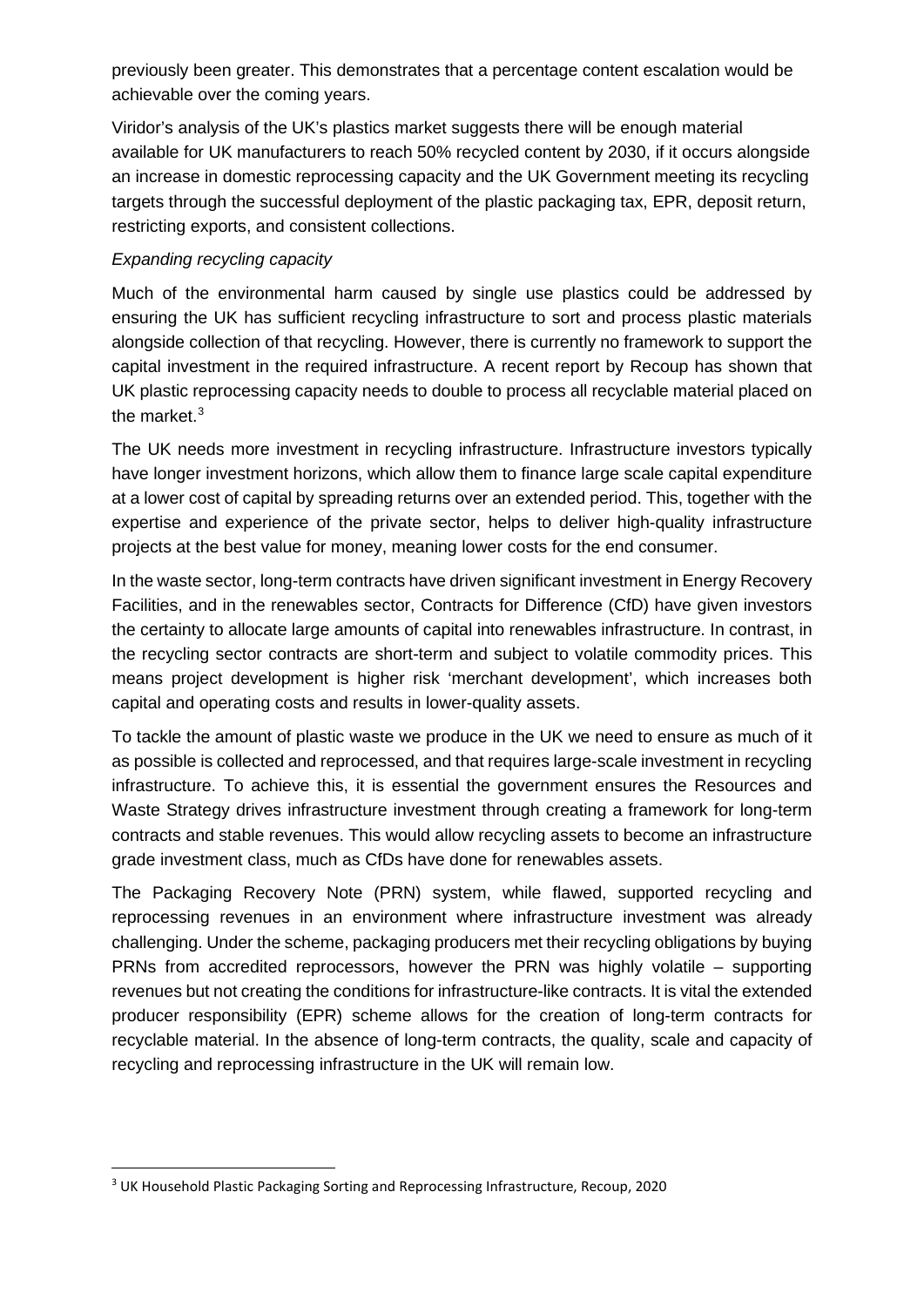## **2. How should alternatives to plastic consumption be identified and supported, without resorting to more environmentally damaging options?**

To help achieve the government's circular economy ambitions, the environmental impact of alternatives to plastic must be considered. Rather than focusing exclusively on reducing the use of plastic, policy should ensure all resources are used sustainably, and that environmental harm is minimised. To achieve this, the whole lifecycle impacts of all materials should be assessed.

Non-recyclable plastic should be urgently phased out. The modulated fees of EPR, which focus on recyclability as a key factor in the fee calculation, should help producers switch to more recyclable materials e.g., moving from multi-layer carton packaging to simple PET plastic bottles, ensuring recyclability by design.

We support the view of others within the sector that the UK government should ban on single use plastics to include a ban on drinks containers made from expanded polystyrene (EPS) and products made from oxo-degradable plastic.

For items that need to be made from plastics, or where alternative materials have a greater environmental impact, we must ensure the UK has sufficient recycling and reprocessing infrastructure to deal with them. This will be the most effective way to make sure resources are used in the least environmentally damaging way possible.

## *Impact of alternatives*

While there are instances where plastics can be substituted by alternative materials, this should only happen when it reduces the environmental footprint of the packaging. Often, alternatives to plastics have a greater environmental impact than recyclable plastic and switching to other materials is, counterintuitively, worse for the planet.

For example, recent estimates show that switching all current consumption of plastic packaging (1.6Mt) to the other materials currently used for packaging in the UK could almost triple associated carbon emissions from 1.7 billion tonnes  $CO<sub>2</sub>e$ , to 4.8 billion tonnes  $CO<sub>2</sub>e$ . For example, to produce an equivalent 500ml drinks container out of glass produces approximately  $0.27$ kgCO<sub>2</sub>e, and Aluminium creates  $0.08$ kgCO<sub>2</sub>e. Plastic produces only  $0.02$ kg CO<sub>2</sub>e<sup>[4](#page-3-0)</sup>.

# **3. Is the UK Government's target of eliminating avoidable plastic waste by 2042 ambitious enough?**

The Government's objective of eliminating avoidable plastic waste and improving recycling rates is welcome but could be more ambitious. With the correct mix of policies, including clarity on ownership of materials under EPR and progress on creating the right conditions for investment, all avoidable plastic waste could be prevented within a decade.

<span id="page-3-0"></span><sup>4</sup> Fixing the system: Why a circular economy for all materials is the only way to solve the plastic problem, Green Alliance, 2020.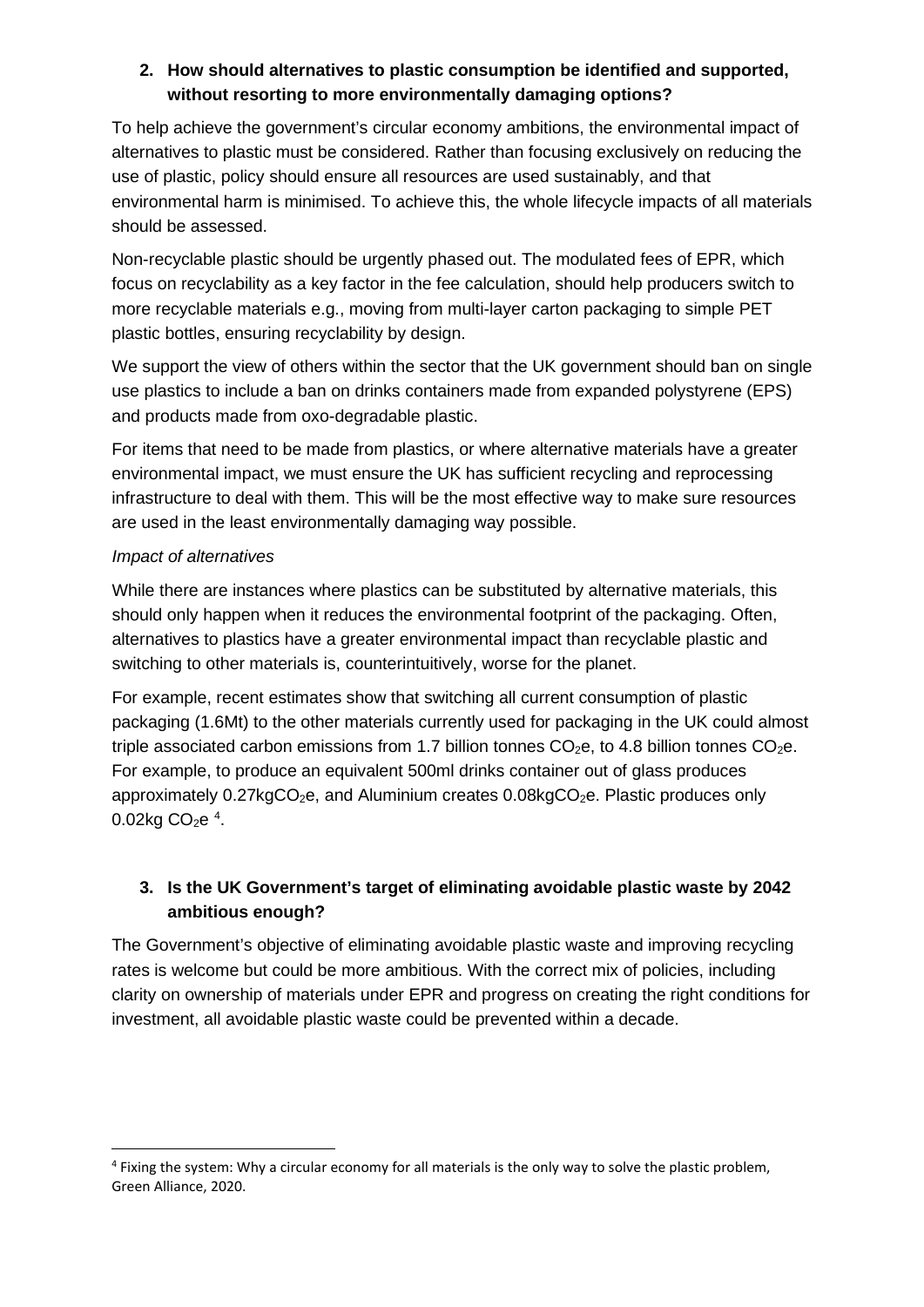In recent years, plastic packaging consumption has reduced from 2,361KT in 2017 to 2,290 KT in 2019, with a forecast of 2,092 KT in 2020<sup>[5](#page-4-0)</sup>. Further reductions to eliminate all avoidable plastic waste will be dependent on:

- Effective implementation of EPR:
	- o Should allow for the phasing out of non-recyclable plastics through modulated fees, which will drive packaging redesign and reduce the use of nonrecyclable plastic packaging.
	- o Increase recyclability through clear labelling of recyclable plastics.
- Plastic Packaging Tax with percentage escalator:
	- o Percentage content and tax rate escalator for recycled material will increase demand for recycled polymer and drive recycling rates.
- Consistent collections:
	- o Will establish single/dual stream plastics collections which will reduce contamination, allowing more plastic to be recycled.

# **4. Will the UK Government be able to achieve its shorter-term ambition of working towards all plastic packaging placed on the market being recyclable, reusable or compostable by 2025?**

With EPR and modulated fees not being introduced until 2024, the government has set itself a very ambitious timeframe to achieve its target. Clarity on fee modulation and associated costs in 2022 will be key to driving the shift toward all plastic packaging on the market being recyclable, reusable or compostable by 2025. However, despite this step forward, there will not be sufficient capacity to recycle and reprocess all of this material within the UK.

There are also areas where the government needs to go further if it wants to make sure as much plastic as possible is recycled. Plastic films accounted for 22% of all UK consumer plastic packaging placed on the market in 2019<sup>[6](#page-4-1)</sup>. Despite this, the recent EPR consultation proposed the collection of films from businesses will commence in 2024 but collections from households could be delayed to 2026/27. This means that there would not be an easy to access recycling service for film before the end of the timescale of the government's target.

Furthermore, the government's plans for films and flexibles could be undermined due to the amount and different types of multi-material laminated items on the market, while sustainable alternatives not widely available. Without the required recycling capacity in the UK, films will still need to be disposed of via EfW as the most sustainable way to deal with them

The use of reusable and refillable applications where appropriate will reduce the use of single use materials, however the recyclability of these products must be ensured so they are not destined for disposal at end-of-life. The adoption of reuse and refill models should be based on a full life cycle analysis to ensure they meet recyclability criteria.

Unfortunately, in some cases, even though the intention of a product is to be reused many times, people use these product as if they are single-use. For example, 'bags for life' may

<sup>&</sup>lt;sup>5</sup> Valpak PackFlow Covid-19 Phase II, 2020 <https://wrap.org.uk/resources/report/packflow-covid-19-reports>

<span id="page-4-1"></span><span id="page-4-0"></span><sup>&</sup>lt;sup>6</sup> Valpak PackFlow Covid-19 Plastic Phase I, 2020 [https://wrap.org.uk/resources/report/packflow-covid-19](https://wrap.org.uk/resources/report/packflow-covid-19-reports) [reports](https://wrap.org.uk/resources/report/packflow-covid-19-reports)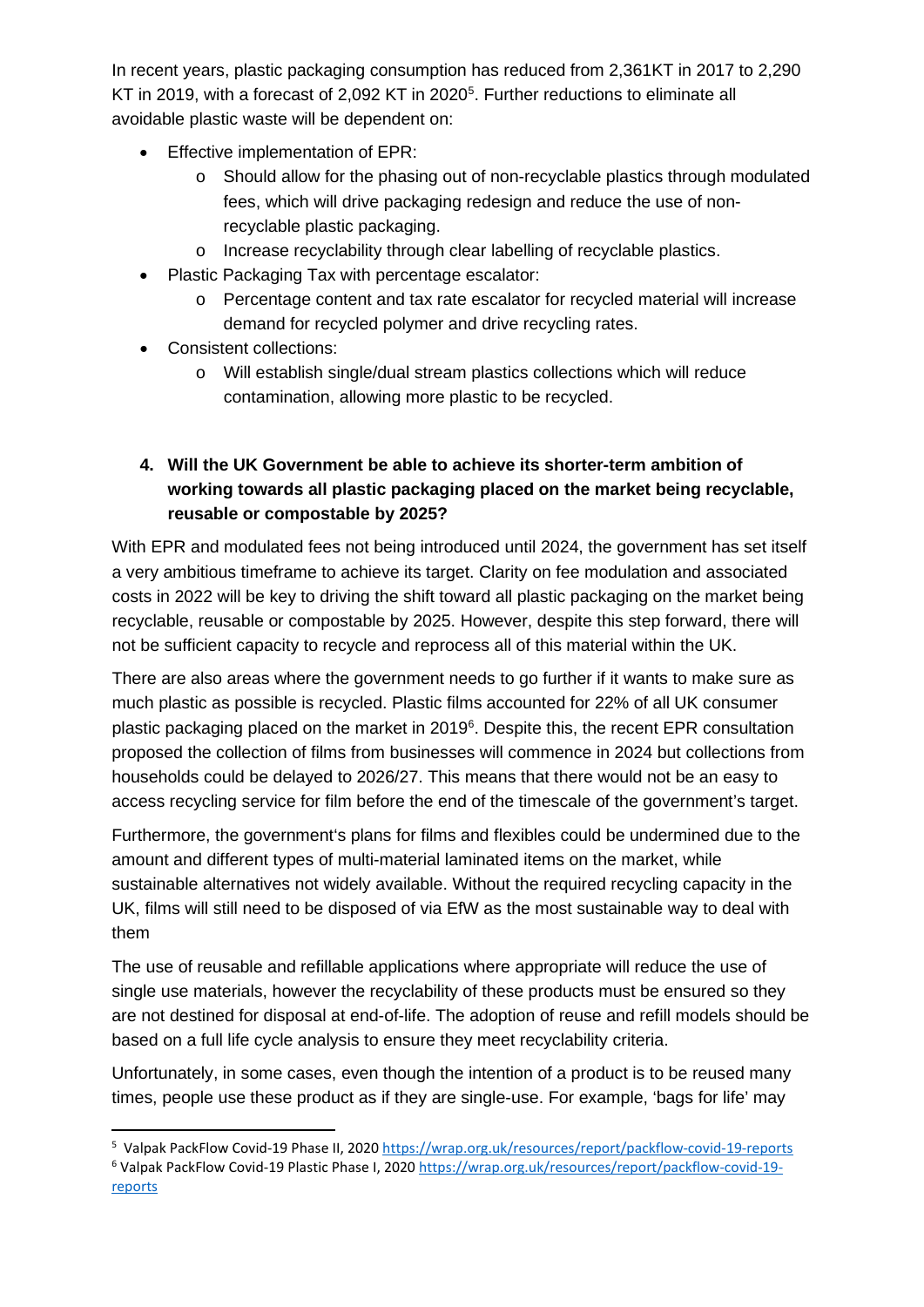only be used a few times which means it is even more important to educate consumers on the environmental impacts of various formats including reusables.

## **5. Does the UK Government need to do more to ensure that plastic waste is not exported and then managed unsustainably? If so, what steps should it take?**

Viridor will significantly reduce the UK's reliance on plastic export following the opening of its £65 million Avonmouth 80,000t plastic reprocessing facility later this year, which was part supported under the outgoing PRN system. This increase in domestic capacity will reduce the UK's reliance on export of plastic waste, producing 60,000t of recycled polymer each year, equivalent to 3bn drinks containers.

Export markets have played a central role in allowing the UK to reach its plastics recycling targets for many years. This is because the UK lacks sufficient recycling and reprocessing infrastructure, meaning it cannot meet the government's targets using domestic capacity alone. Instead, the UK relies on exporting recyclate, with 61% of the UK's waste plastic packaging exported for recycling in 2019.7

Export of plastic waste has been actively encouraged through the additional value assigned to the export packaging recovery note (PERN) over the domestic PRN, with is typically 80% of the PERN value. The effective 20% uplift in subsidy for exporting plastic for reprocessing has undermined UK based reprocessing efforts.

Stories highlighting the mismanagement of UK derived plastic waste exported to Turkey have made clear the need for the UK to take responsibility for its own waste<sup>8</sup> To make sure plastic waste is dealt with safely and sustainably, the government must do more to ensure we are able to manage all of our plastic waste at home.

### *What can be done*

The most effective approach to prevent issues such as those recently observed in Turkey (export of the UK's plastic waste to Turkey was banned and then reversed),<sup>[7](#page-5-0)</sup> is to ensure the UK can manage its plastic waste domestically. By expanding our domestic reprocessing capacity, waste would be managed where standards are universal and auditable, creating a level playing field across domestic and export reprocessing.

Our own modelling shows that the loss of the loss of the PRN and PERN in 2023 will mean the payback period for a typical 60KT reprocessing plant more than doubles making the investment unviable.

Under EPR, the new payment mechanism will extend from producer to recycling (sorting) but there are no proposals to support reprocessors. The EPR scheme is expected to cost £2.75 bn a year<sup>[8](#page-5-1)</sup> and will increase the volumes of materials that need to be recycled. It is therefore

<span id="page-5-0"></span><sup>7</sup> Turkey reverses ban on plastics imports for recycling [https://www.edie.net/news/5/Turkey-reverses-ban-on](https://www.edie.net/news/5/Turkey-reverses-ban-on-plastics-imports-for-recycling/)[plastics-imports-for-recycling/](https://www.edie.net/news/5/Turkey-reverses-ban-on-plastics-imports-for-recycling/)

<span id="page-5-1"></span><sup>&</sup>lt;sup>8</sup> Reforming the UK packaging producer responsibility system, Defra Extended Producer Responsibility Impact Assessment - [https://consult.defra.gov.uk/extended-producer-responsibility/extended-producer](https://consult.defra.gov.uk/extended-producer-responsibility/extended-producer-responsibility-for-packaging/supporting_documents/Extended%20Producer%20Responsibility%20Impact%20Assessment.pdf)[responsibility-for-](https://consult.defra.gov.uk/extended-producer-responsibility/extended-producer-responsibility-for-packaging/supporting_documents/Extended%20Producer%20Responsibility%20Impact%20Assessment.pdf)

[packaging/supporting\\_documents/Extended%20Producer%20Responsibility%20Impact%20Assessment.pdf](https://consult.defra.gov.uk/extended-producer-responsibility/extended-producer-responsibility-for-packaging/supporting_documents/Extended%20Producer%20Responsibility%20Impact%20Assessment.pdf)